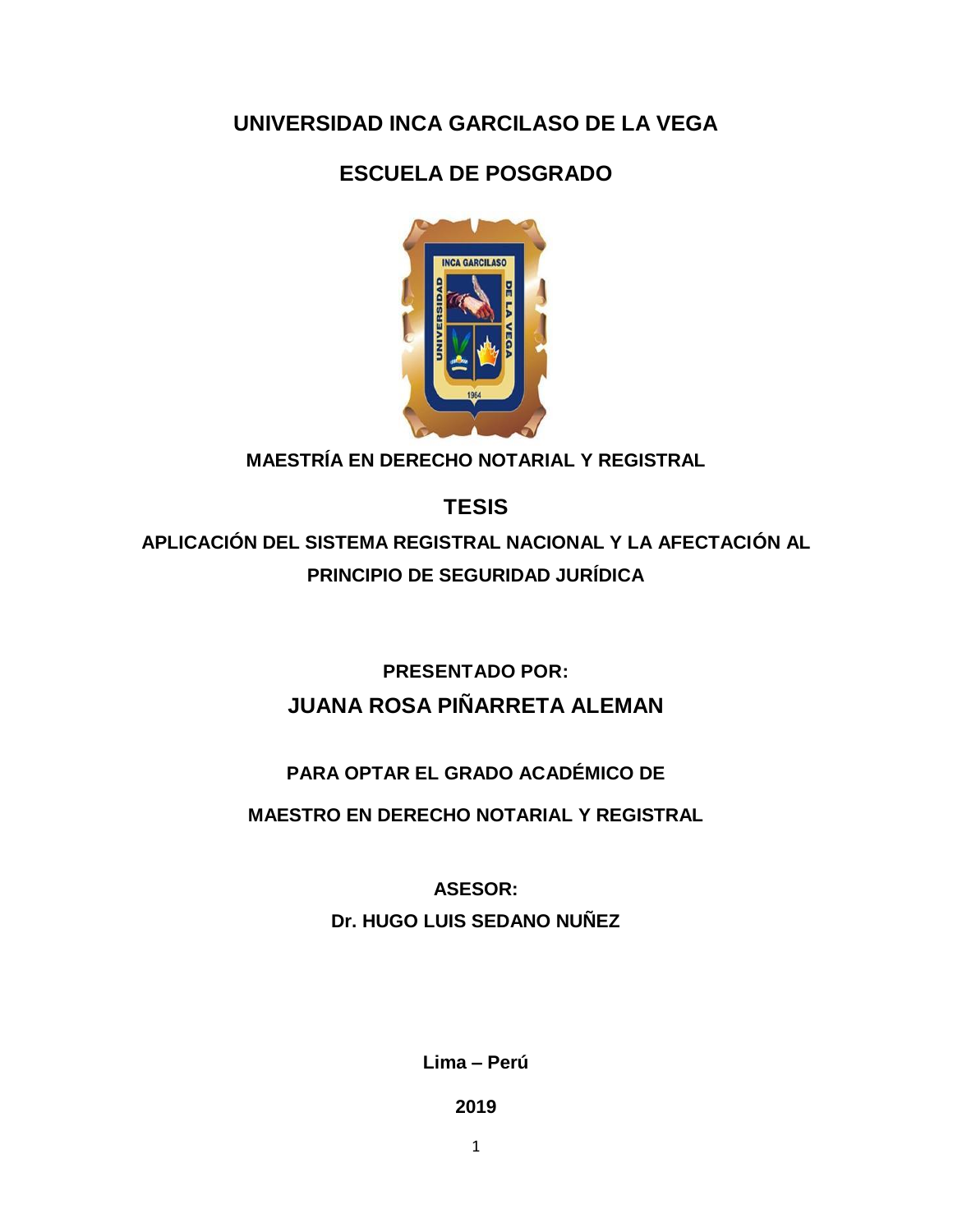#### **Resumen**

La presente tesis, nos reúne a fin de tratar un tema que siempre será objeto de estudio, dada la complejidad que muestra este problema en el Derecho Registral.

El objetivo del estudio es Determinar si la aplicación del sistema registral peruano, afecta el principio de seguridad jurídica, respecto de los bienes inmuebles inscritos ante los Registros Públicos. Para la metodología utilizada, se basa en El tipo de investigación que se aplicará será el cuantitativo; la población y muestra; es entre vocales del Tribunal Registral y Registradores Públicos; asimismo los instrumentos utilizados se sustentan en encuestas de preguntas cerradas, fichaje y recolección de datos, análisis documental. Entre los resultados se destaca que los encuestados han confirmado que en la actualidad la aplicación del sistema registral peruano, afecta el principio de seguridad jurídica, respecto de los bienes inmuebles inscritos ante los Registros Públicos, tal como se indica en la primera interrogante, cuando el 76% de los encuestados, refiere que nuestro sistema registral, viene afectando claramente el principio de seguridad jurídica. También es correcto establecer la aplicación del sistema registral declarativo, afectaría el principio de seguridad jurídica registral. Se concluye que existe una afectación al principio de seguridad jurídica, producto de un sistema registral declarativo.

**Palabras Clave:** Sistema Registral, declarativo, constitutivo, seguridad jurídica, publicidad.